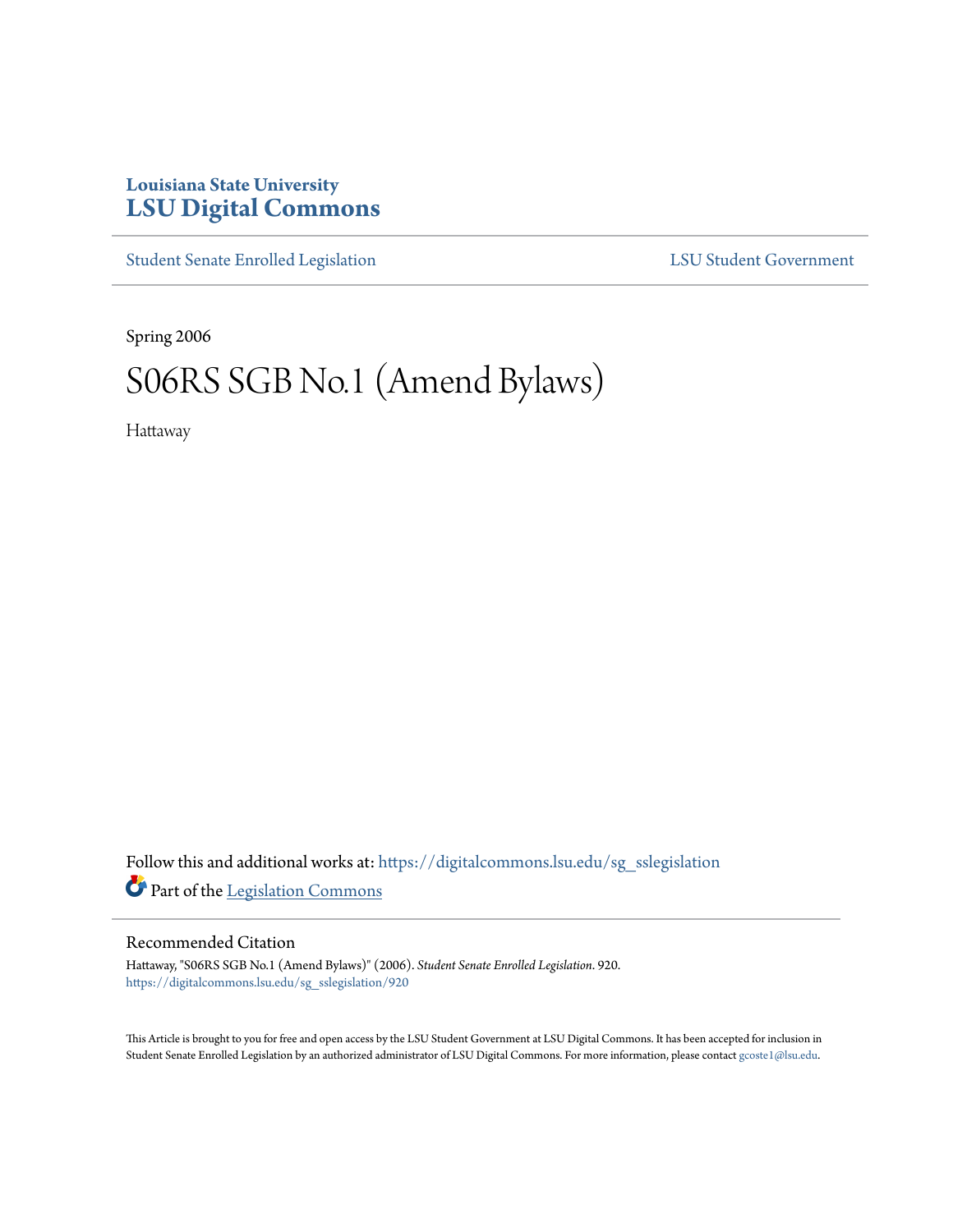**STUDENT GOVERNMENT ENROLLED**

**STUDENT SENATE S06RS SGB NO. 1 BY: SENATOR HATTAWAY**

[LOUISIANA STATE UNIVERSITY]

# A BILL

# TO PROVIDE FOR HOW THE STUDENT GOVERNMENT SERVER, SGV1 SHOULD BE USED, TO AMEND ARTICLE XI: STUDENT GOVERNMENT STUDENT LIFE APPLICATION

**PARAGRAPH 1:** WHEREAS, THERE IS A NEED TO PROVIDE FOR HOW THE STUDENT GOVERNMENT STUDENT LIFE APPLICATION IS USED:

# THEREFORE BE IT ENACTED BY THE STUDENT GOVERNMENT OF LOUISIANA STATE UNIVERSITY AND AGRICULTURAL AND MECHANICAL COLLEGE DOES HEREBY ADD ARTICLE XI TO THE STUDENT GOVERNMENT BYLAWS WHICH READS AS FOLLOWS:

# **PARAGRAPH 2:**

#### **SECTION 1: PURPOSE**

The Student Government Student Life Application, hereafter referred to as SGV1, shall be used as a means of communication among elected or appointed officers and/or employees of the Student Government of Louisiana State University A&M College and/or university administrators that serve in advisory capacity.

## **SECTION 2: MANAGEMENT**

SGV1 shall be administered by the respective heads of the branches of Student Government. The Student Body President, Speaker of the Student Senate, Chief Justice of the University Court, Chair of the College Council President's Commission and Commissioner of Elections, Dean of Students or their designee shall have the administrative controls over those members whose positions reside in their respective branch of government and may delegate their responsibility to any member whose responsibilities lie within their own branch of government.

# **SECTION 3. COMMITTEE**

The main committee shall be called SGV1. Any person may receive emails through SGV1 by contacting the head of any branch of student government in writing and ask that their email be added to SGV1 only.

## **SECTION 4. SUB-COMMITTEES**

Each member of SGV1 is assigned to a sub-committee for the purpose of communication among the members of said sub-committee. No member of Student Government may receive emails of a sub-committee listed within SGV1 if they are not elected or appointed officers and/or employees of the Student Government of Louisiana State University A&M College and/or university administrators that serve in advisory capacity to said sub-committee. Management of subcommittees shall reside in the presiding officer of the sub-committee, regardless of the branch in which they serve.